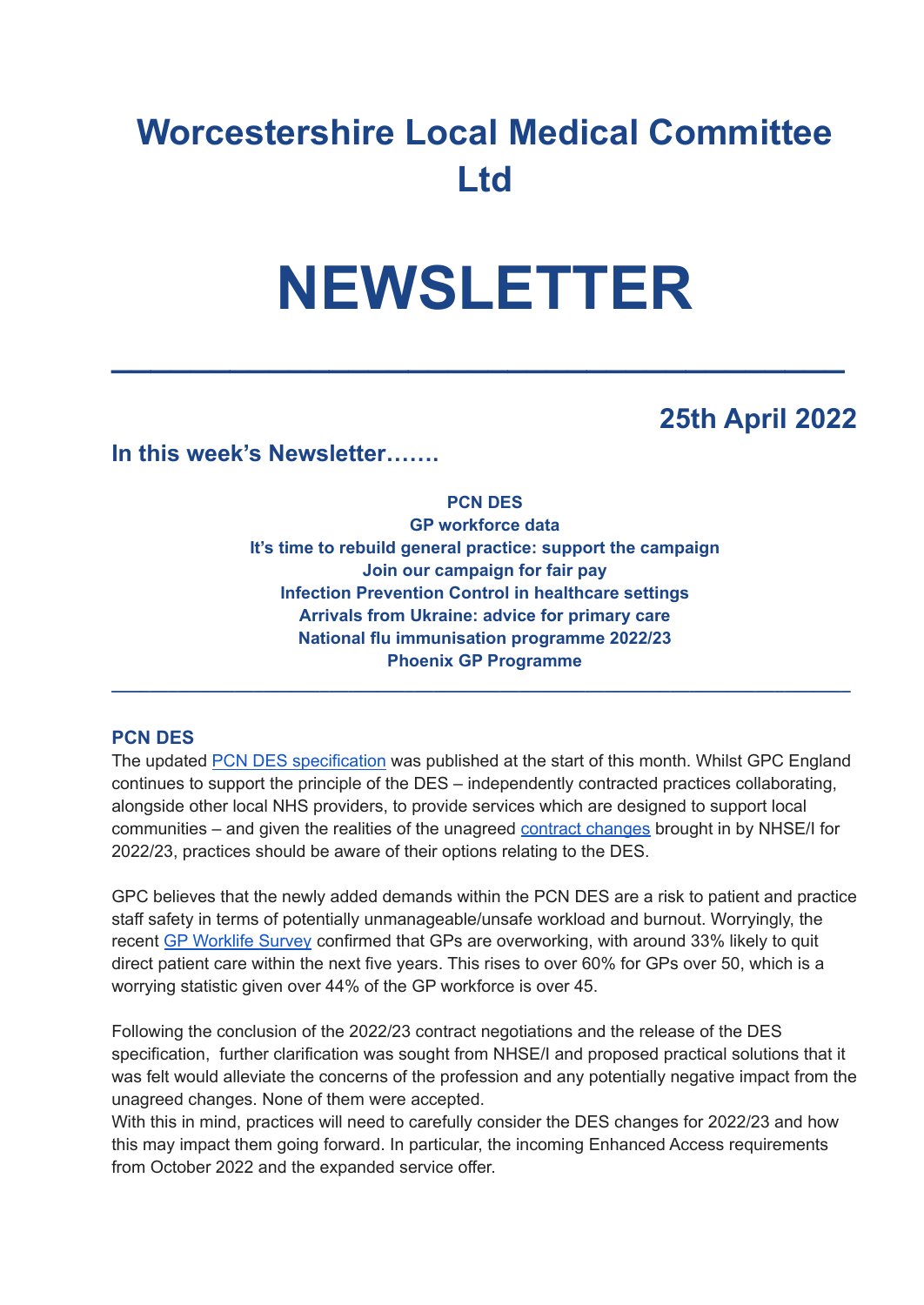#### **PCN DES opt out window**

Practices who do not wish to continue participating in the PCN DES have until 30April 2022 as part of the current annual opt-out window, with additional 30-day windows following any in-year changes to the enhanced service specification. Practices must inform the local commissioner if this is their decision **before** the stated deadline. It's important to note that opting out during a specified window is not a breach of contract.

Practices should take into account safe working levels from both a workload/staffing and patient perspective, bearing in mind the BMA's safe working [guidance](https://www.bma.org.uk/advice-and-support/gp-practices/managing-workload/safe-working-in-general-practice).

Read more in the BMA [guidance](https://www.bma.org.uk/pay-and-contracts/contracts/gp-contract/gp-contract-changes-england-202223) about the contract changes to support practices in their decision making and next steps.

#### **GP workforce data**

The number of [GPs](https://www.theguardian.com/society/gps) in England has fallen every year since the Government first pledged to increase the family doctor workforce by 5,000, the health minister Maria Caulfield disclosed in a [parliamentary](https://questions-statements.parliament.uk/written-questions/detail/2022-03-22/144878) answer. There were 29,364 full-time-equivalent GPs in post in September 2015, when the then health secretary, Jeremy Hunt, first promised to increase the total by 5,000 by 2020, however, it has now fallen to 27,920 as shown by the latest GP [workforce](https://digital.nhs.uk/data-and-information/publications/statistical/general-and-personal-medical-services/28-february-2022) data from NHS Digital.

These figures show that the lack of doctors in general practice is going from bad to worse for both GPs and patients, and patients are paying the price in the form of long waits for an appointment. Dr Kieran Sharrock, GPCE deputy chair, [said:](https://www.theguardian.com/society/2022/apr/11/gp-numbers-in-england-down-every-year-since-2015-pledge-to-raise-them)

"Despite repeated pledges from the Government to boost the workforce by thousands, it's going completely the wrong way. As numbers fall, remaining GPs are forced to stretch themselves even more thinly, and this of course impacts access for patients and the safety of care provided."

#### **It's time to rebuild general practice: support the campaign**

The **Rebuild general practice [campaign](https://bma-mail.org.uk/JVX-7T392-G7LO7P-4RBR12-1/c.aspx)** continues to tackle the crisis facing general practice. The aim is to support GPs and their teams at an extremely challenging time to deliver the service that patients and staff deserve. Over the coming weeks, the campaign will build awareness of the key issues in the media, with the public and with politicians.

The campaign is calling for:

- 1. **Recruitment:** the UK Government delivering on its commitment to an additional 6,000 GPs in England by 2024.
- 2. **Retention:** tackling the factors driving GPs out of the profession such as burnout.
- 3. **Safety:** a plan to reduce GP workload and in turn improve patient safety.

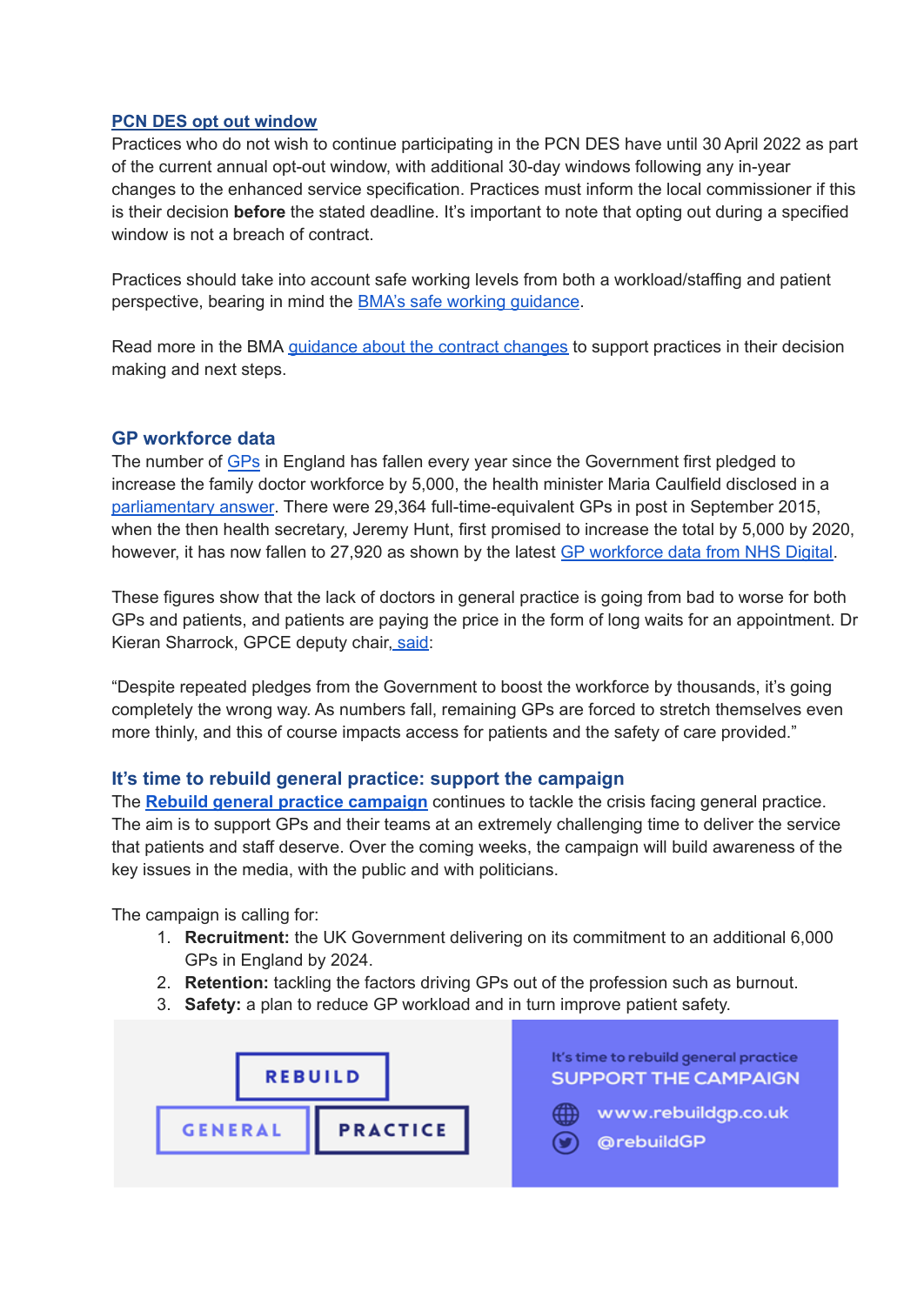#### **Join our campaign for fair pay**

Over the last two years doctors have worked tirelessly, with many putting their lives on the line to keep patients safe during the pandemic. With the NHS facing a backlog that will take years to clear, in the face of severe staff shortages, these extraordinary pressures are set to continue.

Inflation is soaring and doctors are being driven out of the NHS by punitive pension tax rules. The BMA is now calling on the UK Government to award doctors a minimum pay rise of RPI plus 2% for doctors, including those working in public health services.

The BMA is urging that doctors in England write to their local MP asking for their support for our campaign. Using the **[BMA's](https://e-activist.com/page/103703/action/1?ea.tracking.id=NewsletterS) online tool**, you can add your name to a template letter, that will be automatically sent to your local MP.

#### **Infection Prevention Control in healthcare settings**

The UKHSA has revised the Infection [Prevention](https://www.gov.uk/government/publications/wuhan-novel-coronavirus-infection-prevention-and-control) Control (IPC) guidance for healthcare workers, and now advises returning to pre-pandemic physical distancing in all healthcare settings, including primary care, and returning to pre-pandemic cleaning protocols outside of COVID-19 areas, with enhanced cleaning only required in areas where patients with suspected or known infection are being managed.

The guidance continues to recommend that all healthcare organisations should undertake local risk assessments to ensure safe systems of work in the context of the wider impact of COVID-19 on health services. Practices should assess the risk to patients and staff using this guidance, and make decisions based on the needs and risks of everyone entering their practice building. Practices should also continue to triage patients and cohort people with respiratory illnesses. Read our [guidance](https://i.emlfiles4.com/cmpdoc/3/7/7/5/2/files/868663_ppe-risk-assessment-final.pdf?utm_source=The%20British%20Medical%20Association&utm_medium=email&utm_campaign=12917145_GP%20ENEWSLETTER%2013012022&dm_t=0,0,0,0,0) on risk assessments for practices

The guidance still advises that all patients, visitors and staff should continue to practise good hand and respiratory hygiene, including the continued use of face masks by staff and face masks / coverings by visitors and patients where clinically tolerated.

NHSE/I has published a letter setting out these [changes](https://www.england.nhs.uk/publication/national-infection-prevention-and-control/)

Read also the BMA's [briefing](https://www.bma.org.uk/advice-and-support/covid-19/what-the-bma-is-doing/bma-briefing-living-with-covid-19-response) in response to the Government's 'Living with [COVID-19'](https://assets.publishing.service.gov.uk/government/uploads/system/uploads/attachment_data/file/1056229/COVID-19_Response_-_Living_with_COVID-19.pdf) strategy which sets out the plans for managing COVID-19 going forward.

Download the updated poster about using face [coverings](https://www.bma.org.uk/media/5321/bma-visiting-your-gp-poster-mar2022.pdf) in practices.

#### **Arrivals from Ukraine: advice for primary care**

The UK government has published guidance *Arrivals from [Ukraine:](https://www.gov.uk/government/publications/arrivals-from-ukraine-advice-for-primary-care/arrivals-from-ukraine-advice-for-primary-care) advice for primary care* to help primary care professionals assess and address the health needs of patients ordinarily resident in Ukraine who have arrived in the UK. Arrivals will usually be under the government visa schemes Ukraine Family [Scheme](https://www.gov.uk/guidance/apply-for-a-ukraine-family-scheme-visa) and the Ukraine [Sponsorship](https://www.gov.uk/guidance/apply-for-a-visa-under-the-ukraine-sponsorship-scheme) Scheme (Homes for Ukraine).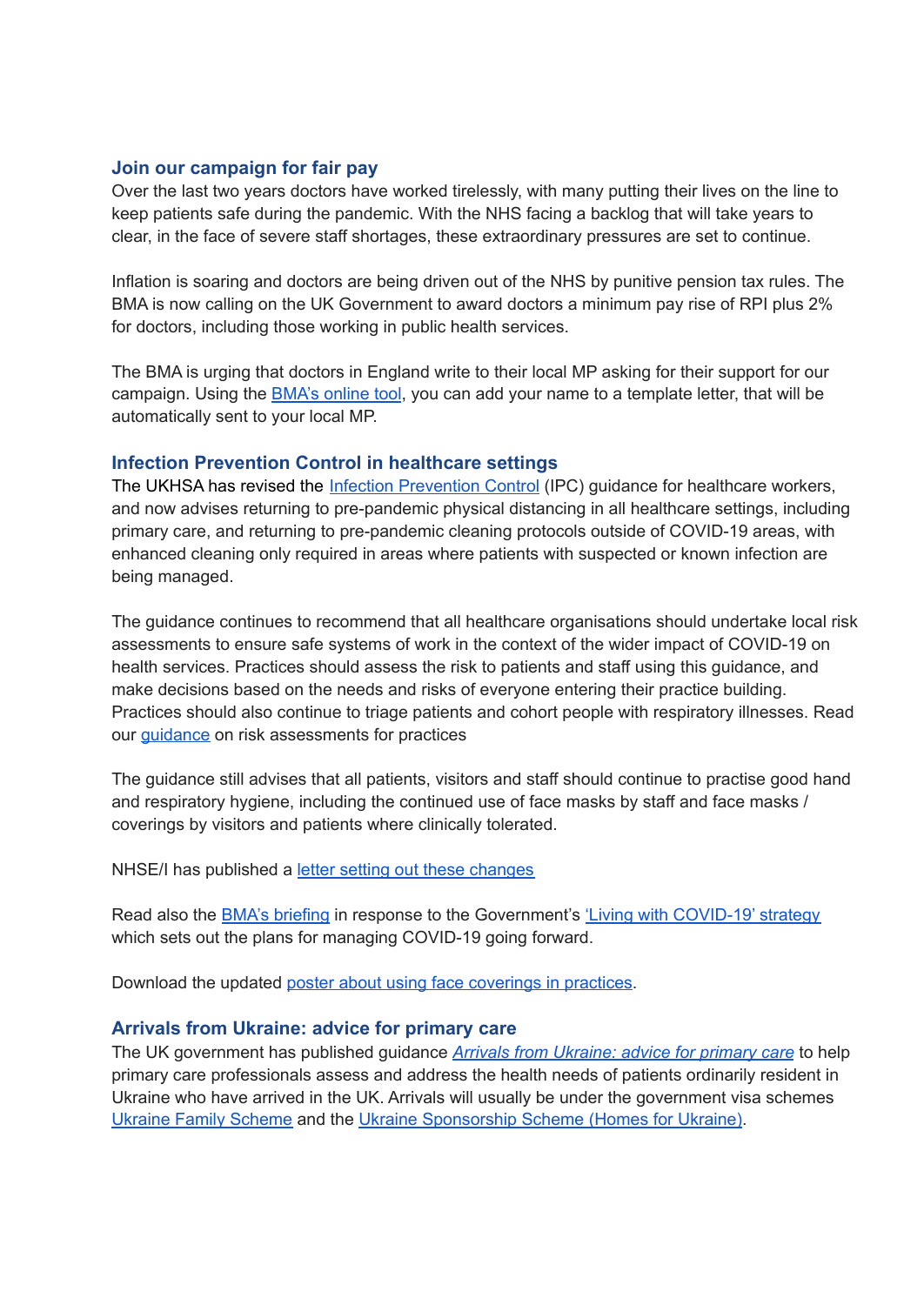The quidance notes that it is important to adopt a [trauma-informed](https://www.gov.uk/guidance/assessing-new-patients-from-overseas-migrant-health-guide#trauma-informed-practice) approach that offers clear information and choice, supporting individuals to feel in control. Doctors of the World has produced the Safe [Surgeries](https://www.doctorsoftheworld.org.uk/what-we-stand-for/supporting-medics/safe-surgeries-initiative/) initiative (endorsed by the BMA) to tackle the barriers faced by many migrants in accessing healthcare, with GP registration being the first hurdle that this vulnerable group needs to overcome.

#### **National flu immunisation programme 2022/23**

UKHSA has published the annual **National flu [immunisation](https://www.gov.uk/government/publications/national-flu-immunisation-programme-plan) programme 2022/23 letter** which sets out which groups are eligible for flu vaccination for the 2022/23 flu season.

NHSE/I will be publishing the specifications shortly, and have advised us that suppliers have committed to flexibility if the reimbursement letter has impacted current orders. Therefore, if practices are having trouble amending orders, they should contact the NHSE/I flu inbox phco.fluops@nhs.net.

#### **Phoenix GP Programme**

A second cohort of a fully funded, virtual GP Career Development & Leadership programme is coming to Herefordshire and Worcestershire starting in May 2022.

The [Phoenix](https://www.phoenixgp.co.uk/) GP programme is a career and skills development programme specifically targeting GPs who are more than 3 years post CCT and those who have the potential to remain in practice for at least another 10 years. It provides a series of 6 evening sessions over 6 months for a cohort of up to 30 participants, balancing a series of talks from inspirational GPs with dedicated skills workshops developed by GP Leads from the Time for Care team to focus on some of the challenges faced by mid-career GPs. These include topics such as managing change, quality improvement, engagement & influencing people and facilitating online meetings.

The programme is free to attend and delivered virtually. All sessions are Thursday evenings from 7pm-9pm. The programme is supported nationally by NHSE and RCGP and is funded locally by the CCG with support from the LMC. Previous programmes have been extremely successful and universally well-received by attendees.

The confirmed line up of speakers include:

- **5 th May 2022**, Professor Martin Marshall CBE, GP, RCGP Chair, Professor of Healthcare Improvement UCL
- **30 th June 2022,** Dr Adrian Hayter, GP, National Director for Older People, and Integrated Person-Centred Care
- **14 th July 2022,** Facilitation session with Hannah Miller, Coach, Sidekickco, looking at your individual Strengths Finder Assessment
- **22 nd September 2022**, Dr Sonali Kinra, GP, Clinical Associate Primary Care, NHSE/I, RCGP Council
- **6 th October 2022** Professor Graham Jackson GP, National Clinical Advisor NHSE/I Chair National Self Care Strategy Group, NHS Assembly